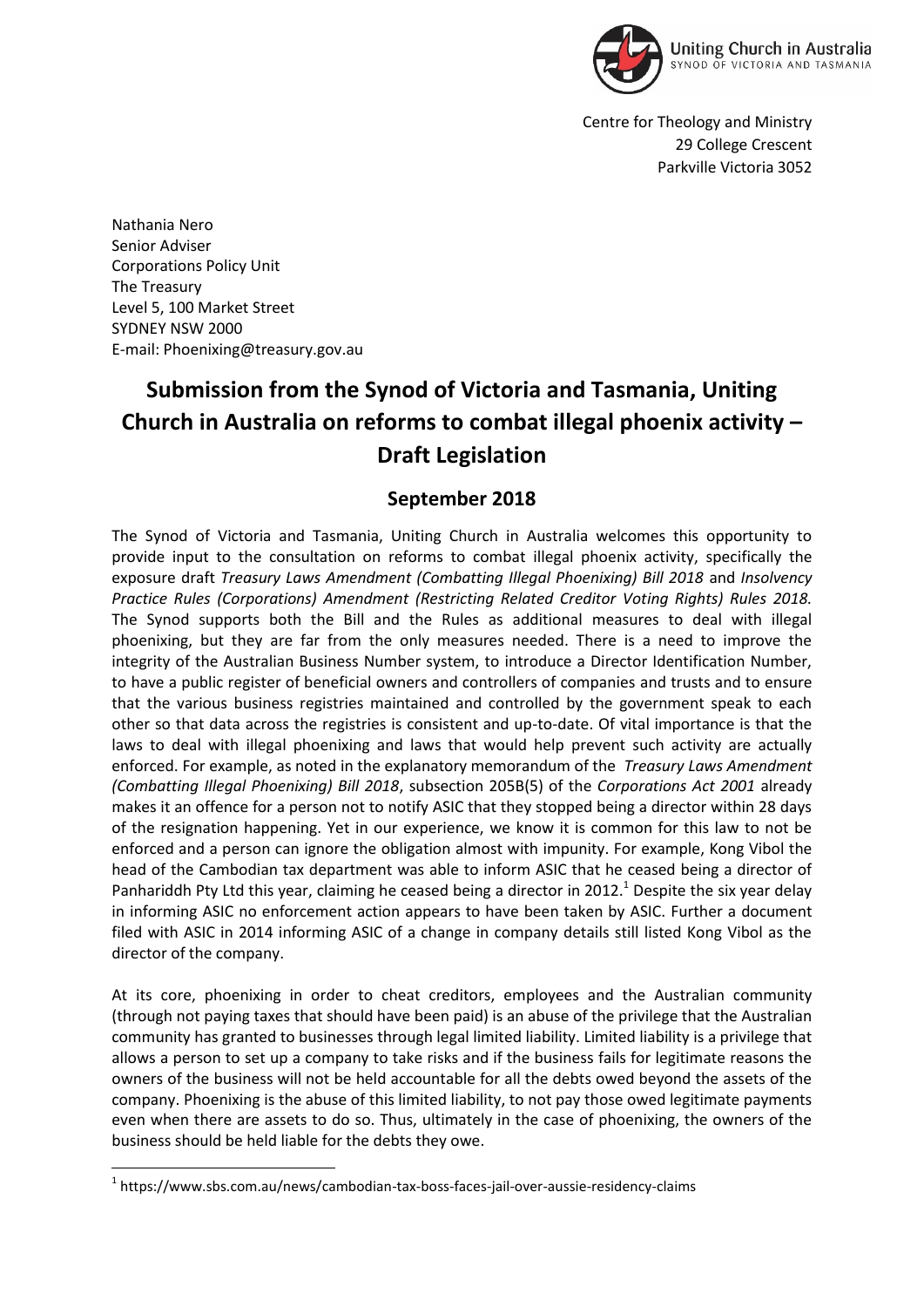The reforms in schedule 1 are a small step forward in dealing with phoenixing. However, the provisions can be defeated by a person who plans far enough ahead with a phoenix activity. For example, they can avoid the provisions as long as the creditor-defeating disposition is made 12 months before the company enters into external administration. Further, businesses and individuals that advise on how to phoenix and get away with it will undoubtedly development methods to advise clients on how to defeat the measures contained in schedule 1.

Further, as has been pointed out by Professor Helen Anderson, Professor Ian Ramsay, Jasper Hedges and Professor Michelle Welsh, section 558FE(5) of the *Corporations Act 2001* already allows a liquidator to claw back transfers where the company became party to the transaction for the purpose, or for purposes, of defeating, delaying, or interfering with the rights of any or all of its creditors on a winding up of a company. The liquidator is permitted to look back at transactions over the last ten years. The only stipulation relevant here us that it must be 'an insolvent transaction' as defined in Section 588FC as the company becomes insolvent partly or wholly as a result of the transaction. They argued that this section already granted liquidators considerable recovery powers relating to asset transfers made deliberately within ten years prior to a company's insolvency to render the company unable to pay its creditors.

However, despite these comments the measures are worth implementing as they will make illegal phoenixing harder, which will probably deter some people from engaging in such activity.

The Synod supports Section 588E that applies a presumption of insolvency where a company has failed to keep or maintain financial records in accordance with section 286.

In terms of the provisions to allow ASIC to intervene to protect the interests of legitimate creditors, again this increased power will be meaningless unless ASIC has both the resources and the will to use the power. These powers appear to only be useful in a limited number of cases. For example, we are aware of examples where a person sets up one company that holds the assets of the business, while a second company is established to conduct the employment function and holds no assets. The second company is used to engage in wage theft and tax evasion. The second company is then phoenixed, leaving debts to employees and the ATO. There are no assets to be pursued in the second company, so ASIC will have no incentive to use the new power. The assets will remain safe in the first company. In this case it will be up to the Fair Work Ombudsman and the ATO to determine if the criminal activity is significant enough that they can spare the enforcement resources to pursue it.

It would be more desirable that when a company engages in creditor-defeating disposition the protection of limited liability be removed entirely and the assets of the directors and beneficial owners and controllers of the company become available for creditors to pursue. However, in the absence of such measures, the Synod supports the criminal and civil penalties for officers that engage in conduct that results in the company making a prohibited creditor-defeating disposition or where a person procures, incites, induces or encourages a company to make a prohibited creditordefeating disposition, noting the difference in the fault elements that apply between the civil and criminal penalties.

The Synod supports Schedule 2 to prevent directors back-dating their resignation or resigning to leave a company without a natural person's oversight. However, these laws will be meaningless unless ASIC is required to take responsibility for checking that directors registered with a company are real people and the addresses given are the actual addresses of the directors. At the moment ASIC takes almost no responsibility to enforce the *Corporations Act* provisions relating to a person providing false information about who the directors are and their addresses. In the current case of